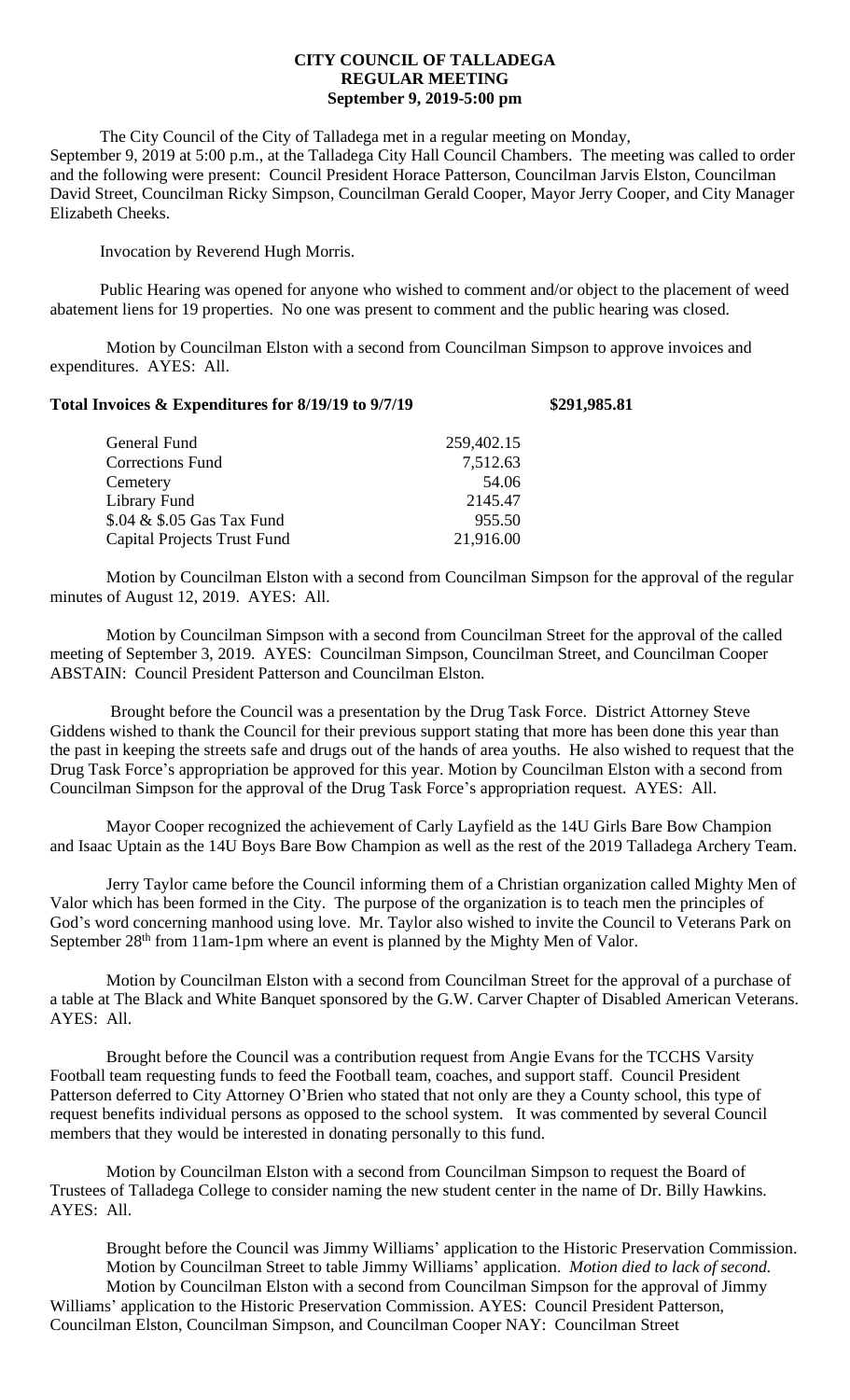Motion by Councilman Simpson with a second from Councilman Cooper for the approval of the cost of the election recount. AYES: All.

Motion by Councilman Simpson with a second from Councilman Elston for the approval of certifying of the City Council for Wards 1, 4, and 5 and School Board Wards 1, 3, and 5. AYES: All.

City Manager Cheeks informed the Council that Police Chief Busby would be the keynote speaker of the 9-11 Prayer and Remembrance Service held on September 11 at 12pm at the County Courthouse Square.

Brought before the Council was a presentation of the sidewalk permit ordinance. It was noted that this ordinance is for all sidewalks in the City, and must accommodate pedestrians, wheel chairs, and the visually impaired. It was also noted that there must always be 5 feet of unobstructed walkway. Also stated was that only one permit would be allowed per store front or business. The cost of the permit was stated to be set at \$25 annually. Councilman Street questioned what were the two changes of the ordinance. City Manager Cheeks stated that the removal of the need for a certified architect and reducing the permit fee from \$35 to \$25 were the two basic changes.

**Ordinance #1850** – approving the procedure for permitting persons for sidewalk usage and authorizing the City Manager to develop a sidewalk use permit application

Motion by Councilman Elston with a second from Councilman Simpson for the Reading of the Heading Only. Roll Call. AYES: All.

AN ORDINANCE TO AMEND SECTION 70-6 OF ORDINANCE NUMBER 1395 TO PROVIDE FOR THE PROCEDURE FOR PERMITTING PERSONS TO USE A PART OF THE SIDEWALKS FOR THEIR OWN PURPOSE, TO AUTHORIZE THE CITY MANAGER TO DEVELOP A SIDEWALK USE PERMIT APPLICATION, TO PROVIDE FOR PERMIT FEES AND PERMIT DURATION, TO PROVIDE A SCHEDULE OF FINES FOR VIOLATION OF THE PERMIT, AND TO PROVIDE PENALTIES FOR THE VIOLATION OF THIS ORDINANCE.

Motion by Councilman Elston with a second from Councilman Cooper for Immediate Consideration of Ordinance #1850. Roll Call. AYES: All.

Motion by Councilman Street with a second from Councilman Cooper for the Adoption of Ordinance #1850. Roll Call. Council President Patterson, Councilman Elston, Councilman Simpson, and Councilman Cooper ABSTAIN: Councilman Street

## **Weed Abatement Liens**

**Resolution #4869 – to Resolution #4887** to assess weed abatement liens for 19 properties

Motion by Councilman Elston with a second from Councilman Simpson for the approval of Resolution #4869 to #4887. Roll Call. AYES: All.

**Resolution #4888** – approving contract with Websedge (ICMAtv) for a production of a film to be broadcast at the ICMA national conference and distributed through other venues for a cost of \$17,500.00

Motion by Councilman Street with a second from Councilman Cooper for the approval of Resolution #4888. Roll Call. AYES: All.

Motion by Councilman Elston with a second from Councilman Cooper for the approval of the Invoices and Expenditures of the Water Department.

| <b>Water Department Expenditures for 8/19/19-9/6/19</b> |            | \$552,119.79 |
|---------------------------------------------------------|------------|--------------|
| Water/Sewer Fund                                        | 552,119.79 |              |

**Resolution #4889** – approving contract with Standard Commercial Roofing & Envelope Solutions for roof replacements of the Main Wastewater Treatment Facilities at a cost of \$173,725.00 pending compliance with insurance and licenses.

Motion by Councilman Elston with a second from Councilman Simpson for the approval of Resolution #4889. Roll Call. AYES: All.

**Resolution #4890** – approving a contract with Central Alabama Asphalt & Construction Co., LLC for resurfacing the parking lot at the Main Wastewater Treatment Plant parking lot at a cost of \$55,725.00 pending compliance with insurance and licenses.